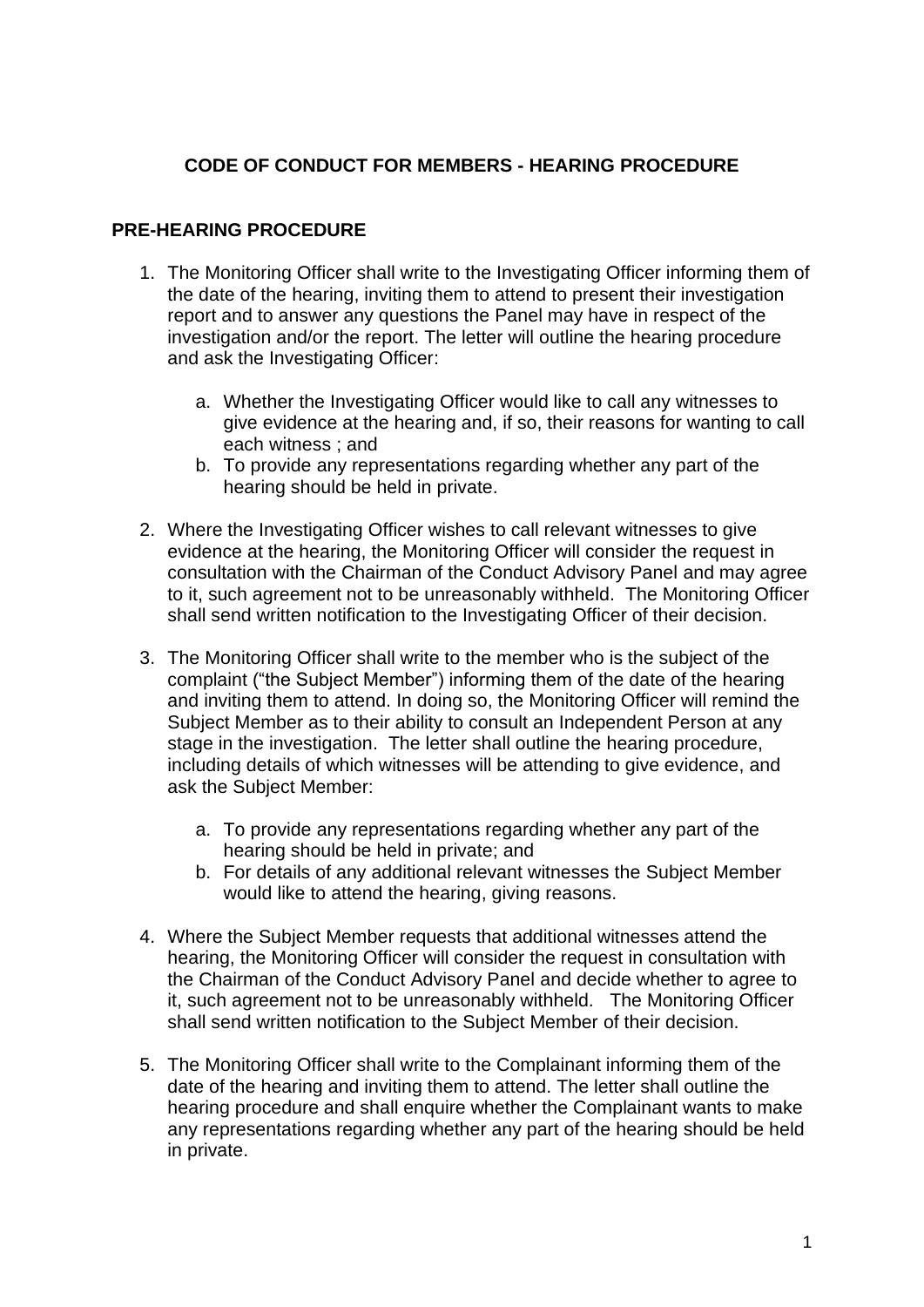- 6. Where either the Subject Member or the Complainant wishes to be represented at the hearing, they must send a written request to the Monitoring Officer, giving their reasons for the request. The Monitoring Officer may, in consultation with the Chairman of the Conduct Advisory Panel agree to a request for representation at the hearing, such agreement not to be unreasonably withheld. The Monitoring Officer shall send written notification of their decision.
- 7. At least 14 calendar days before the hearing, the Monitoring Officer shall prepare a pre-hearing process summary and send it to the Independent Person, the Investigating Officer, the Subject Member and the Complainant. This should summarise the complaint, outline the main facts that are agreed and those which are not agreed, note whether the Subject Member and/or Complainant will attend and outline the procedure to be followed at the Hearing.

# **HEARING PROCEDURE**

## **START OF THE HEARING**

- 1. At the start of the hearing, the Panel will elect a Chair.
- 2. Once elected, the Chair should:
	- Introduce those present in the hearing.
	- Confirm that all parties have the correct documentation before them.
	- Summarise the procedure for the hearing.
	- Ask the parties if there are any preliminary procedural issues.
	- Make clear to all those present that the Panel may take legal advice, in private if necessary, from the Monitoring Officer at any time during the hearing or while they are considering the outcome.

## **PRELIMINARY PROCEDURAL ISSUES**

- 3. The Panel will decide whether the hearing should be heard in public or not. Under the County Council's Conduct Arrangements there is a presumption that the hearing will be in public, unless in accordance with Part VA and Schedule 12A of the Local Government Act 1972 the Panel determine otherwise. The Panel will consider any objections to the hearing taking place in public. They may choose to adjourn the meeting if necessary in order to take legal advice from the Monitoring Officer. The Panel will take a vote and once the Panel has made its decision, the Chair will announce the Panel's decision to the meeting.
- 4. The Panel should then resolve any other preliminary procedural issues or disagreements about how the hearing should continue. This is the time when any application to postpone the hearing should be made, except where otherwise provided for by this procedure.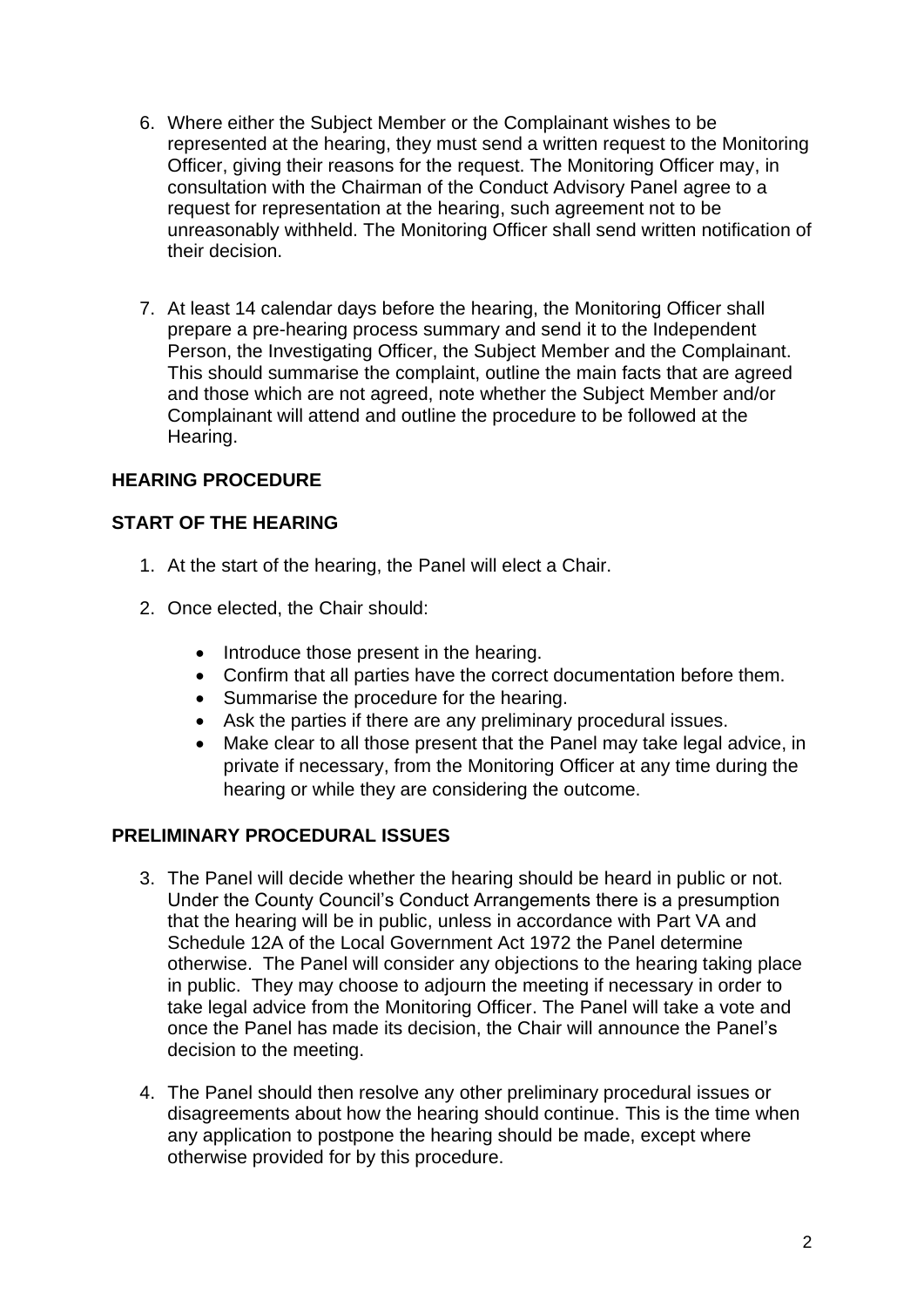5. Any disputes on the Investigator's findings of fact will be determined at the next stage.

## **FAILURE OF THE SUBJECT MEMBER TO ATTEND**

- 6. If the Subject Member fails to attend a hearing of which he/she has had notice, the Panel may:
	- Unless it is satisfied that there is good reason for such failure, consider the allegation and make a determination in the absence of the Subject Member; or
	- Adjourn the hearing to another date.

## **DETERMINATION OF THE FINDINGS OF FACT**

- 7. The Investigating Officer will present their report which will include the comments of the Subject Member and the complainant(s) on the report.
- 8. The Chair should summarise the facts that are agreed and the facts that are in dispute (based on the hearing process summary prepared by the Monitoring Officer) and check with the Subject Member and Investigating Officer that they agree. If there is disagreement, the Chair should clarify which facts are agreed and which are in dispute.
- 9. If there is no disagreement about the facts, the Panel will record this and move to the next stage of the hearing. If there is a disagreement, the following procedure will apply.
- 10.The Investigating Officer will be invited to make representations to support the disputed findings of fact.
- 11.The Subject Member (or their representative) will be given the opportunity to challenge the evidence put forward by the Investigating Officer by asking them questions.
- 12.The Subject Member (or their representative) will then be given the opportunity to make representations.
- 13.The Investigating Officer will be given the opportunity to challenge the evidence put forward by the Subject Member by asking them questions.
- 14.At any time, the Panel and Independent Person may question the Investigating Officer or the Subject Member.
- 15.The above procedure may include the cross examination of witnesses by the Investigating Officer and/or the Subject Member, if any are called to give evidence.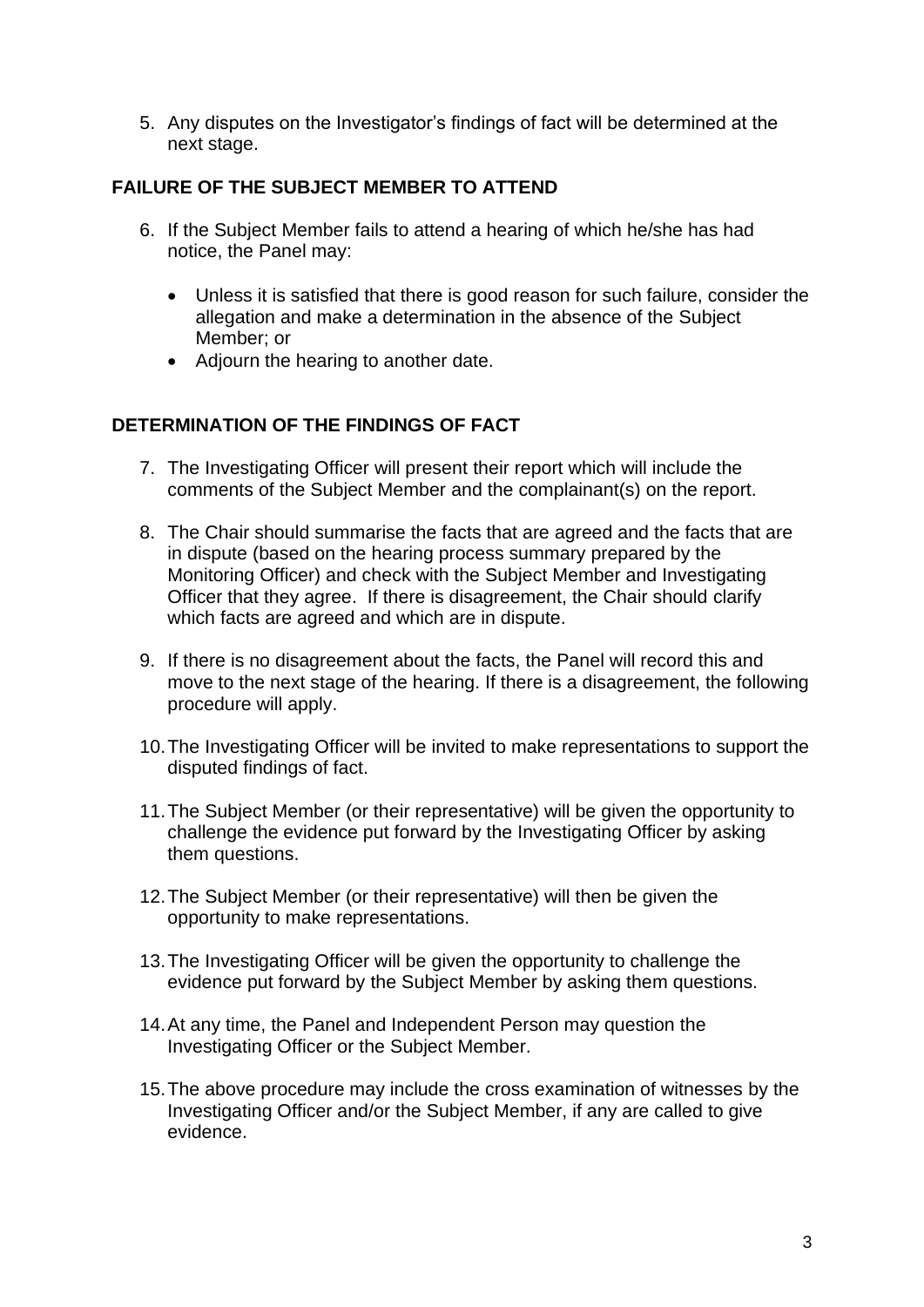- 16.The Investigating Officer will be invited to sum up their investigation and make any concluding representations. The Subject Member will be invited to sum up their case and make any concluding representations.
- 17.The Panel will adjourn to consider the representations and evidence in private in consultation with the Independent Person. The Panel may choose to take any legal advice, in private, from the Monitoring Officer.
- 18.The Panel will make its finding of facts in private and should then go on to consider whether, based on the facts it has, on the balance of probabilities found the Member has failed to comply with the Code of Conduct for Members, and if so which Paragraph(s) of the Code. In making its decision the Panel will seek and take account of the views of the Independent Person.

#### **DECISION OF PANEL**

- 19.The hearing will be reconvened, and the Panel's decision as to whether or not the facts amount to a breach(s) of the Code of Conduct for Members, together with its reasons, shall be announced by the Chairman. The Chairman shall in announcing the Panel's decision indicate that in reaching its decision the Panel has sought and taken account of the views of the Independent Person. The decision will include a brief statement of facts, the provisions of the Code of Conduct for Members engaged by the allegation(s), and the reasoning of the decision maker.
- 20.The Subject Member (or their representative) will be invited to make representations on the decision of the Panel, (should the Panel find that there has been a breach(s) of the Code of Conduct for Members) before the Panel decides any sanction.
- 21.The Panel may, at any time, question the Subject Member, Investigating Officer or Independent Person on any point raised in the representations.
- 22.The Subject Member (or their representative) and the Independent Person will be invited to make any final relevant points.
- 23.The Panel may, should it consider it appropriate to do so, consider any representations in private before announcing its decision as to any sanction. The Panel may choose to take legal advice, in private, from the Monitoring Officer while they are considering the outcome.
- 24.If the Panel determines that the Member has failed to comply with the Code of Conduct, it will consider:
	- Whether the Panel should apply a sanction; and
	- What form any sanction should take.